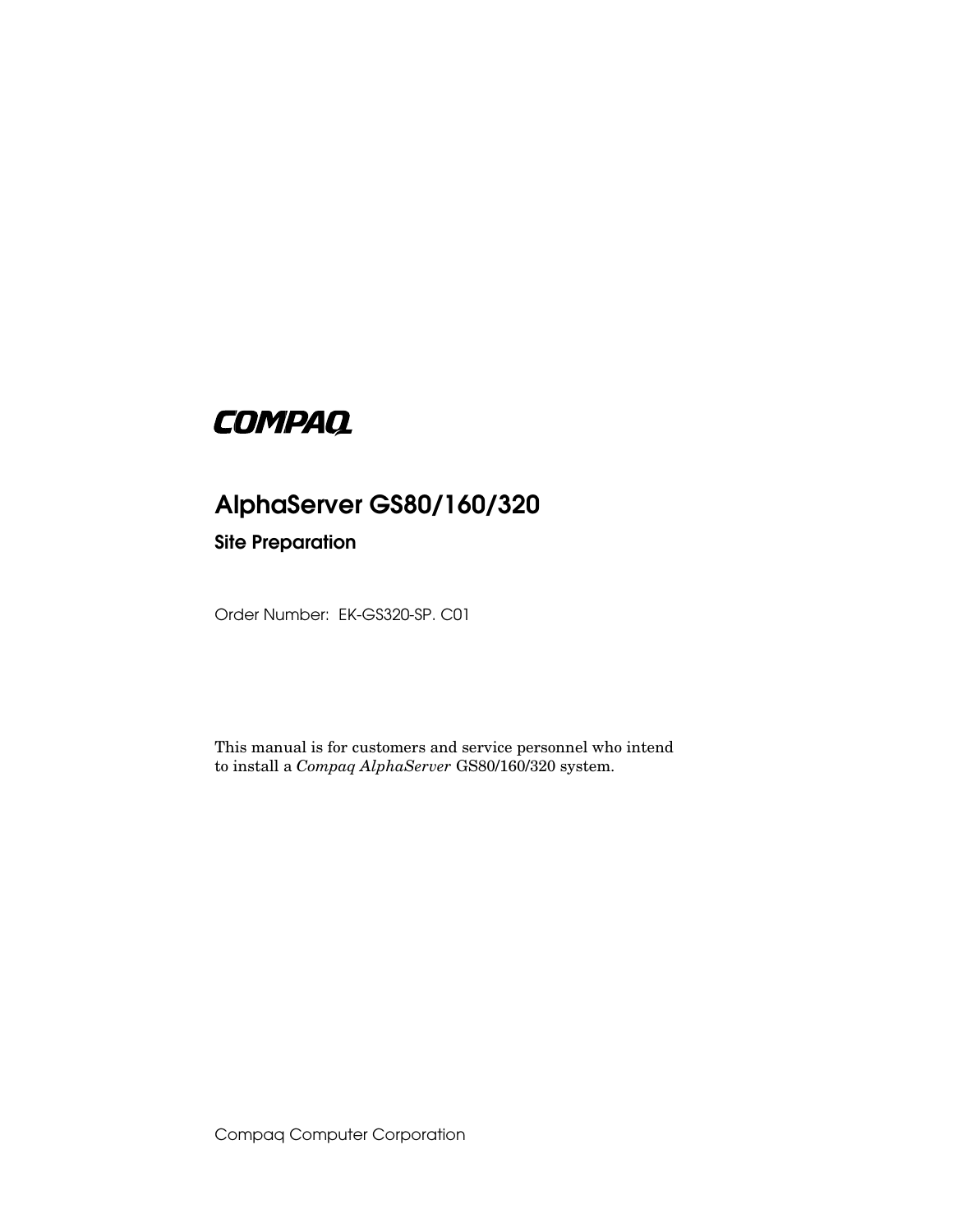#### **Revised September 2000**

© 2000 Compaq Computer Corporation.

COMPAQ, the Compaq logo, and AlphaServer Registered in U.S. Patent and Trademark Office. OpenVMS and Tru64 are trademarks of Compaq Information Technologies Group, L.P.

Portions of the software are © copyright Cimetrics Technology. Linux is a registered trademark of Linus Torvalds in several countries. UNIX is a registered trademark of The Open Group in the U.S. and other countries. All other product names mentioned herein may be trademarks of their respective companies.

Compaq shall not be liable for technical or editorial errors or omissions contained herein. The information in this document is subject to change without notice.

### **FCC Notice**

This equipment generates, uses, and may emit radio frequency energy. The equipment has been type tested and found to comply with the limits for a Class A digital device pursuant to Part 15 of FCC rules, which are designed to provide reasonable protection against such radio frequency interference. Operation of this equipment in a residential area may cause interference in which case the user at his own expense will be required to take whatever measures may be required to correct the interference. Any modifications to this device—unless expressly approved by the manufacturer—can void the user's authority to operate this equipment under part 15 of the FCC rules.

#### **Modifications**

The FCC requires the user to be notified that any changes or modifications made to this device that are not expressly approved by Compaq Computer Corporation may void the user's authority to operate the equipment.

### **Cables**

Connections to this device must be made with shielded cables with metallic RFI/EMI connector hoods in order to maintain compliance with FCC Rules and Regulations.

### **Taiwanese Notice**

# 警告使用者:

這是甲類的資訊產品,在居住的 環境中使用時,可能會造成射頻 干擾,在這種情況下,使用者會 被要求採取某些適當的對策。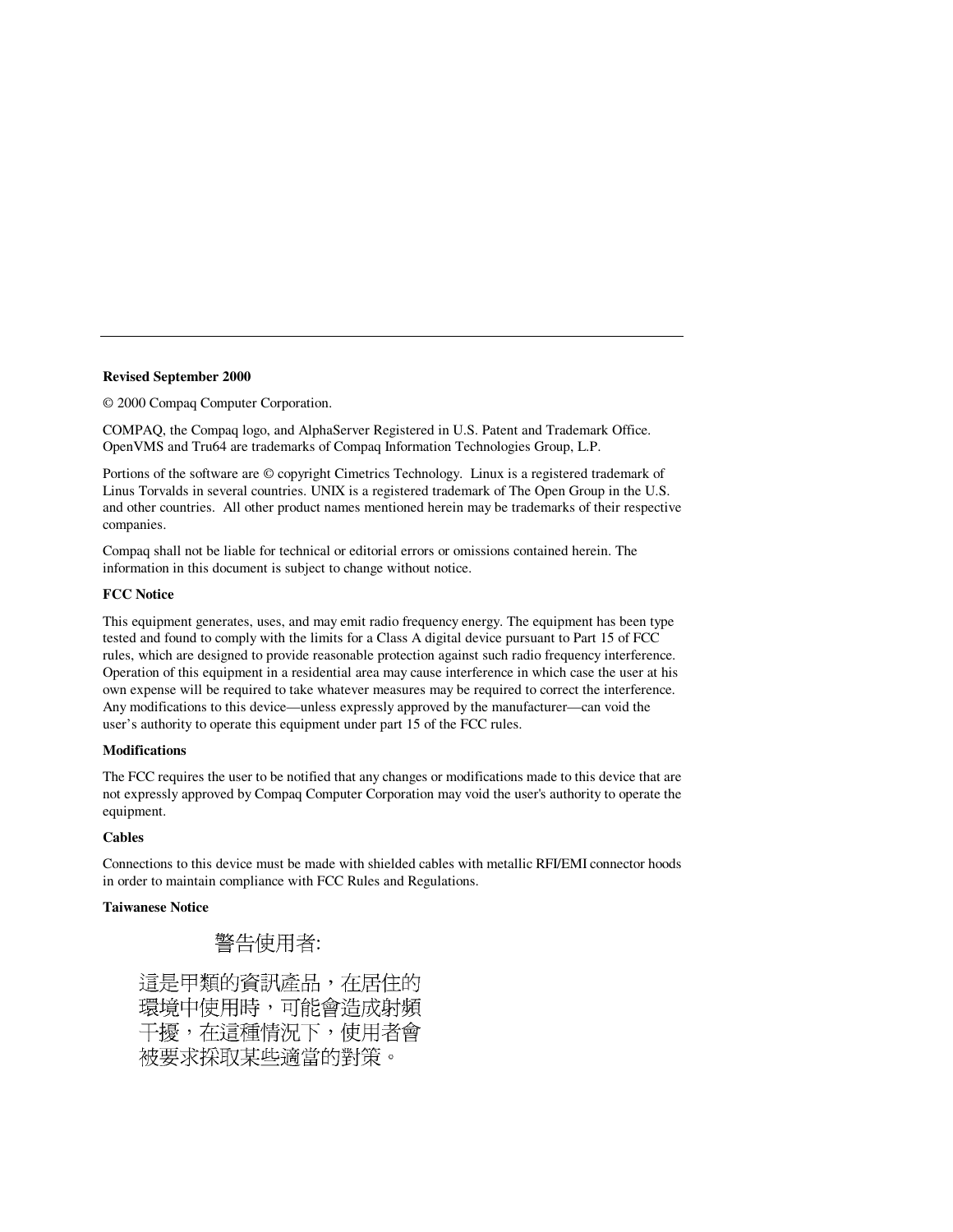に基づくクラスA情報技術装置です。この装置を家庭環境で使用すると電波 妨害を引き起こすことがあります。この場合には使用者が適切な対策を講ず るよう要求されることがあります。

### **Canadian Notice**

This Class A digital apparatus meets all requirements of the Canadian Interference-Causing Equipment Regulations.

### **Avis Canadien**

Cet appareil numérique de la classe A respecte toutes les exigences du Règlement sur le matériel brouilleur du Canada.

### **European Union Notice**

Products with the CE Marking comply with both the EMC Directive (89/336/EEC) and the Low Voltage Directive (73/23/EEC) issued by the Commission of the European Community.

Compliance with these directives implies conformity to the following European Norms (in brackets are the equivalent international standards):

EN55022 (CISPR 22) - Electromagnetic Interference

EN50082-1 (IEC801-2, IEC801-3, IEC801-4) - Electromagnetic Immunity

EN60950 (IEC950) - Product Safety

#### **Warning!**

This is a Class A product. In a domestic environment this product may cause radio interference in which case the user may be required to take adequate measures.

### **Achtung!**

Dieses ist ein Gerät der Funkstörgrenzwertklasse A. In Wohnbereichen können bei Betrieb dieses Gerätes Rundfunkstörungen auftreten, in welchen Fällen der Benutzer für entsprechende Gegenmaßnahmen verantwortlich ist.

#### **Attention!**

Ceci est un produit de Classe A. Dans un environnement domestique, ce produit risque de créer des interférences radioélectriques, il appartiendra alors à l'utilisateur de prendre les mesures spécifiques spécifiques appropriées.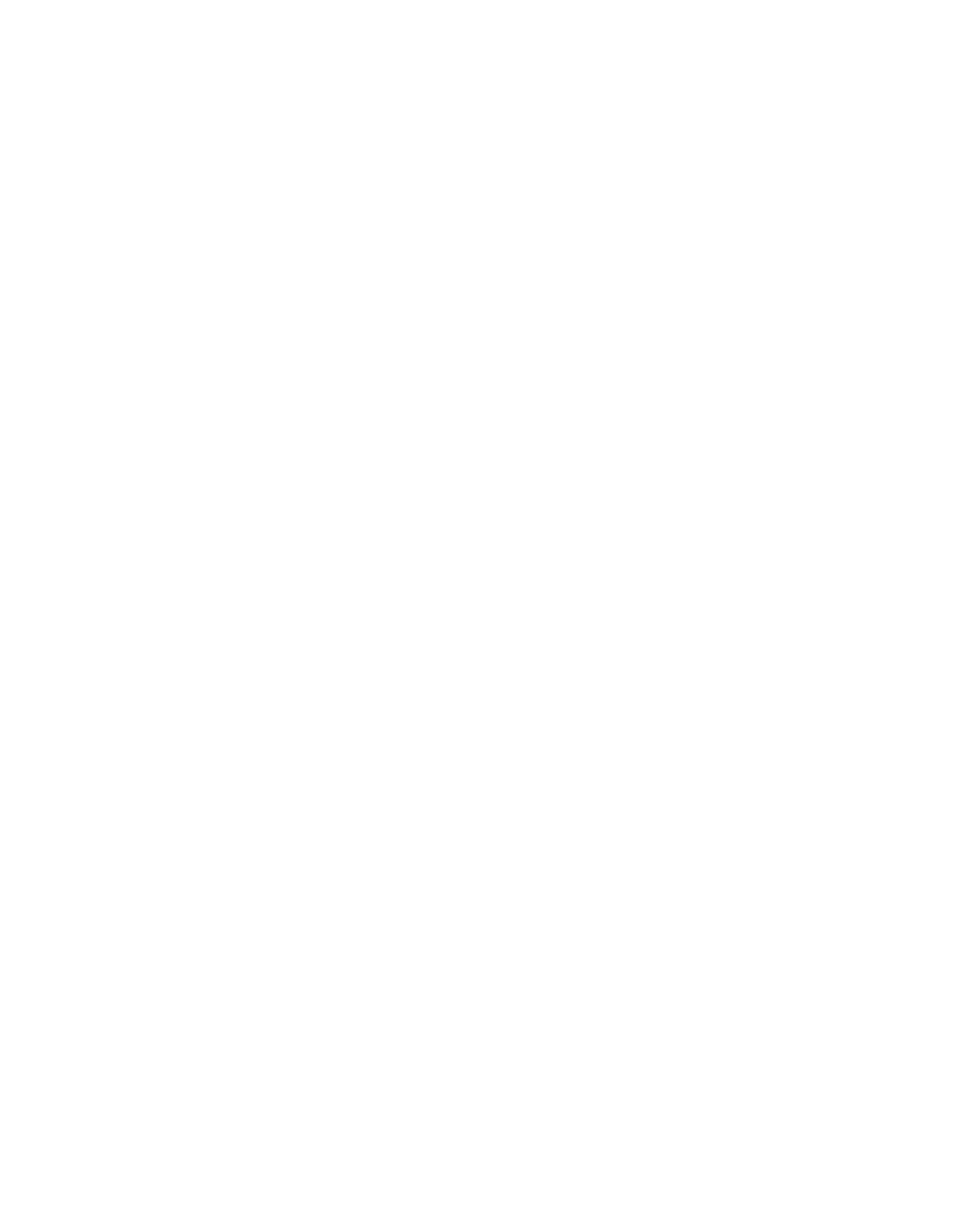# **Contents**

|--|--|

# **Chapter 1 Overview**

| 1.2 |  |
|-----|--|
|     |  |
|     |  |

# **Chapter 2 System Specifications**

| 2.3 |  |
|-----|--|
|     |  |

## Index

# **Figures**

| $1 - 2$ |  |
|---------|--|
| $1 - 3$ |  |
| $1 - 4$ |  |
| $1 - 5$ |  |
|         |  |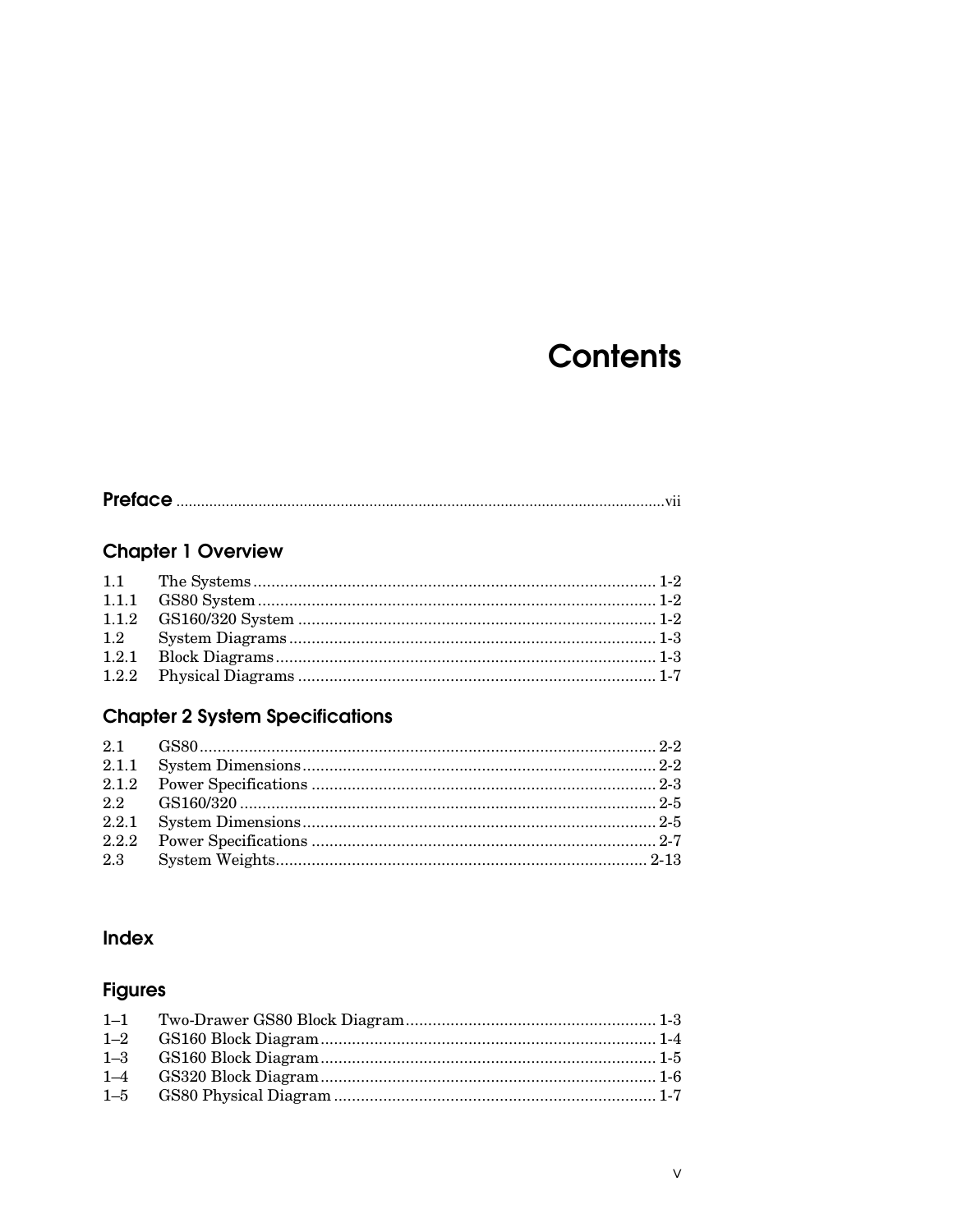| $1 - 7$ |  |
|---------|--|
| $2 - 1$ |  |
| $2 - 2$ |  |

# **Tables**

| Dimensions of System Enclosures and Expander Cabinets 2-6<br>Power Specifications of a GS320 with Three System Boxes 2-9 |
|--------------------------------------------------------------------------------------------------------------------------|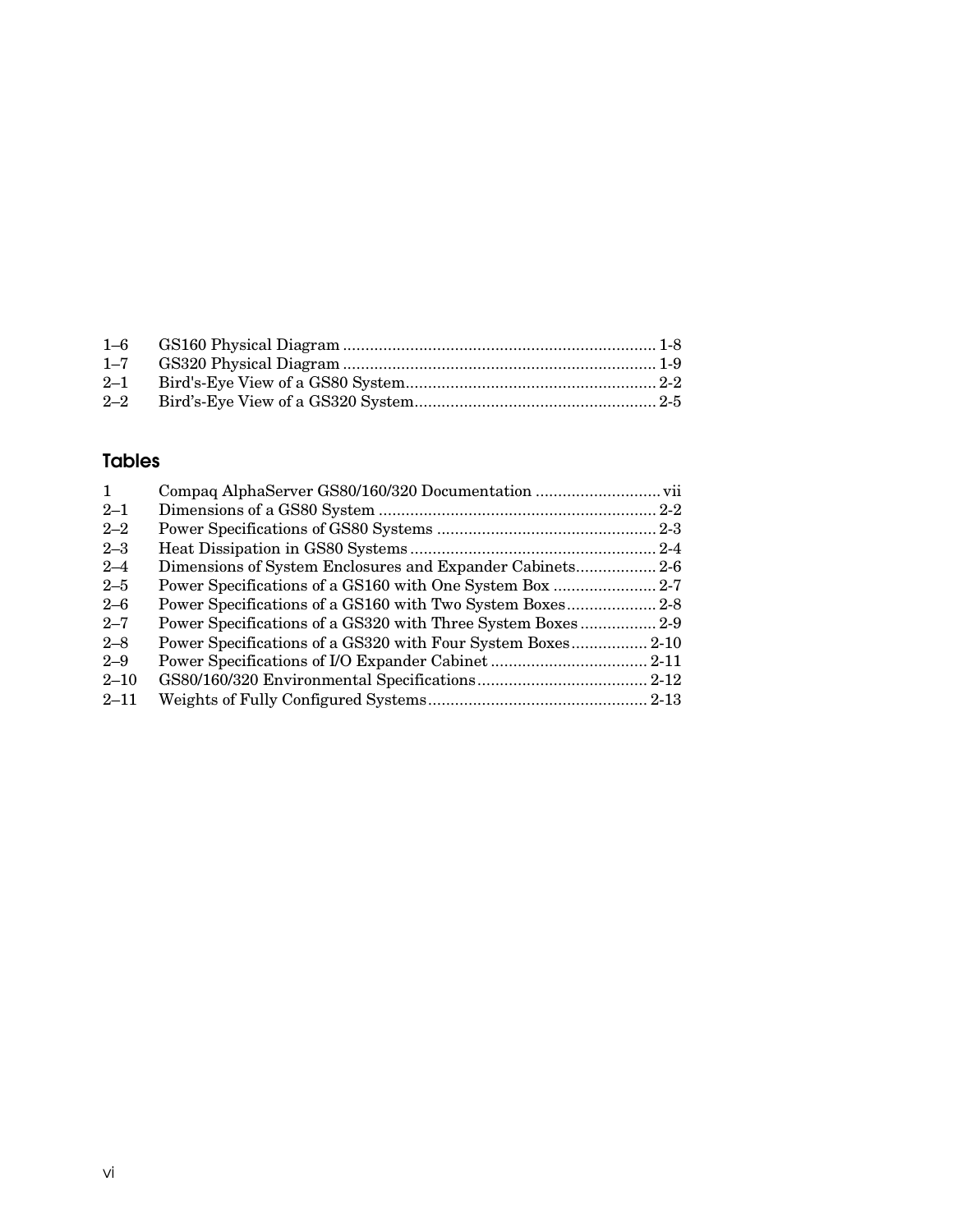# **Preface**

### **Intended Audience**

This manual is for customers who intend to install an *AlphaServer* GS80/160/320 system. It gives system specifications and site requirements in terms of space, power, and environmental conditions.

# **Document Structure**

This manual has two chapters.

- **Chapter 1, Overview,** provides a conceptual introduction to the systems.
- **Chapter 2, System Specifications,** gives system dimensions, power and environmental requirements, as well as the weights of fully configured systems.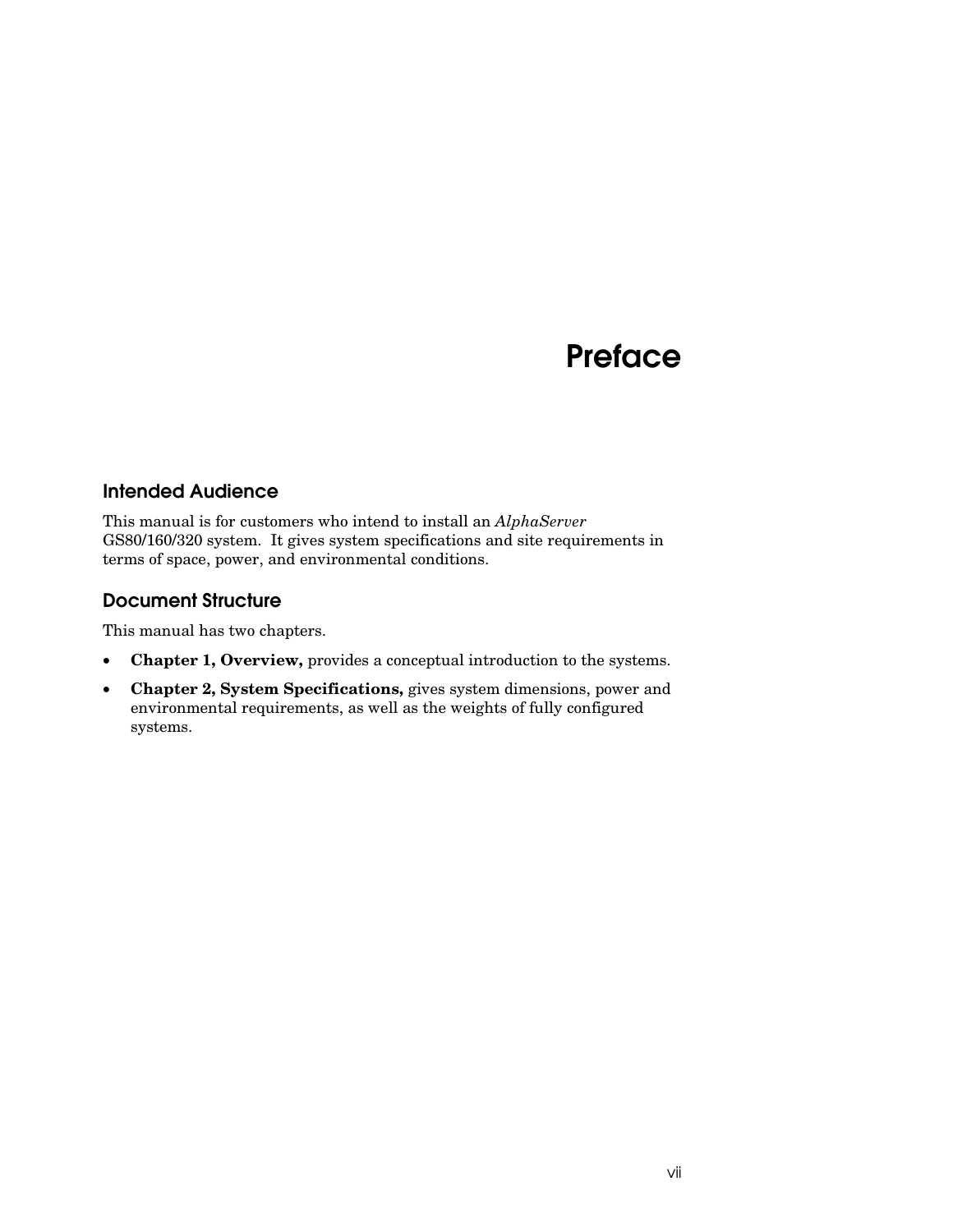### **Documentation Titles**

|  |  |  |  | Table 1 Compaq AlphaServer GS80/160/320 Documentation |
|--|--|--|--|-------------------------------------------------------|
|--|--|--|--|-------------------------------------------------------|

| <b>Title</b>                | <b>Order Number</b>                                                                 |
|-----------------------------|-------------------------------------------------------------------------------------|
| QA-6GAAA-G8                 | AlphaServer GS80/160/320 Documentation Kit                                          |
| EK-GS320-UG                 | AlphaServer GS80/160/320 User's Guide                                               |
| $EK-GS320-RM$               | AlphaServer GS80/160/320 Firmware Reference<br>Manual                               |
| EK-GSPAR-RM                 | AlphaServer GS80/160/320 Getting Started with<br>Partitions                         |
| $EK-\text{GS}320-\text{IN}$ | AlphaServer GS160/320 Installation Guide                                            |
| EK-GSR80-IN                 | AlphaServer GS80 Installation Guide                                                 |
| <b>AG-RKSWB-BE</b>          | AlphaServer GS80/160/320 User Information CD<br>(HTML files)                        |
| AG-RLVJA-BE                 | AlphaServer GS80/160/320 User Information CD<br>(translations)                      |
| QA-6GAAB-G8                 | AlphaServer GS80/160/320 Service Documentation Kit                                  |
| EK-GS320-SV                 | AlphaServer GS80/160/320 Service Manual                                             |
| $EK-GS320-RM$               | AlphaServer GS80/160/320 Firmware Reference<br>Manual                               |
| $AG-RKSZ^*$ -BE             | AlphaServer GS80/160/320 Service Information CD                                     |
| EK-GSCON-IN                 | AlphaServer GS80/160/320 System Management<br>Console Installation and User's Guide |
| EK-GS320-UP                 | AlphaServer GS160/320 Upgrade Manual                                                |
| EK-GSR80-UP                 | AlphaServer GS80 Upgrade Manual                                                     |
| $EK-GS320-SP$               | AlphaServer GS80/160/320 Site Preparation                                           |

## **Information on the Internet**

Visit the Compaq Web site at www.compaq.com/alphaserver/site\_index.html for service tools and more information about the *AlphaServer* GS80/160/320 systems.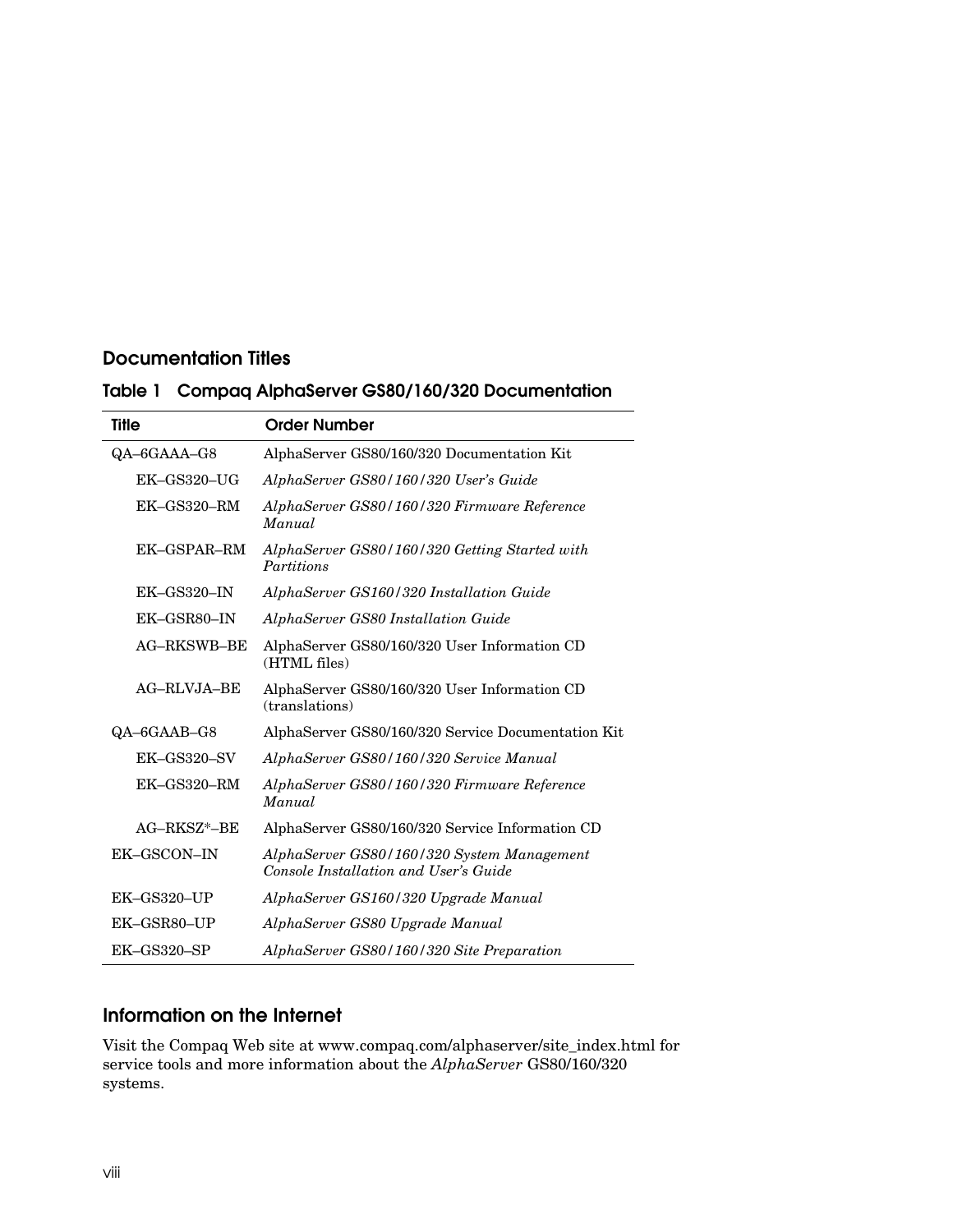# **Chapter 1 Overview**

The *AlphaServer* GS80, GS160, and GS320 systems are high-performance server platforms designed for enterprise-level applications. They are distinguished by their versatility and high degree of scalability and expandability.

These powerful, switch-based systems use four Alpha microprocessors per quad building block (QBB). Two QBBs paired back-to-back and rotated 180**<sup>0</sup>** with reference to each other form a system box. Each QBB backplane contains a switch that acts as an interconnect between the CPU modules, memory modules, I/O riser modules, and the global port module.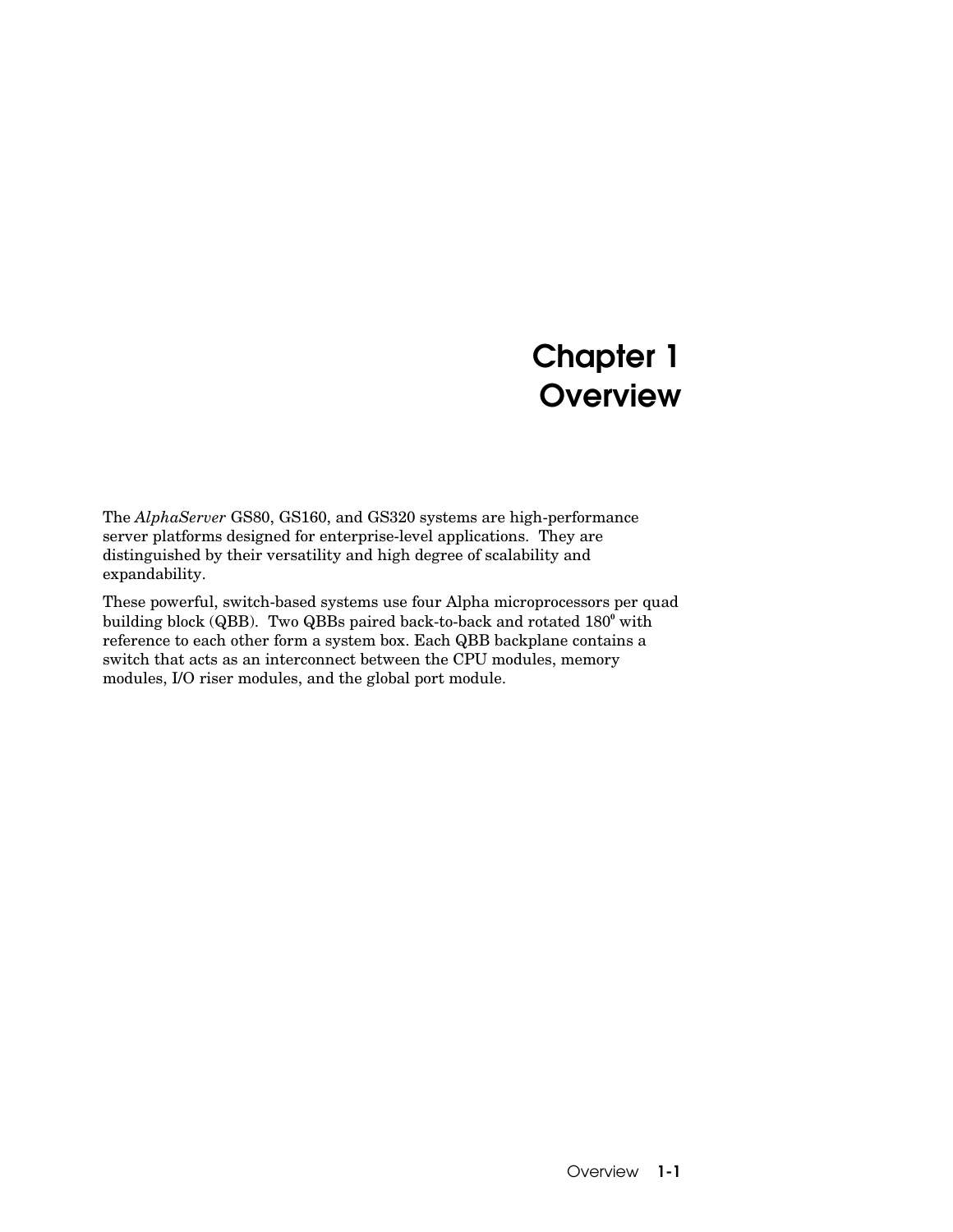# **1.1 The Systems**

The GS80 is a rack system whereas the GS160 and GS320 are box-based systems.

# **1.1.1 GS80 System**

The GS80 system is contained in a single cabinet. It is a drawer-based system consisting of one or two drawers. Each drawer contains one QBB with up to four CPU modules and up to four memory modules. In a two-drawer system a distribution board connects the two QBBs through their global ports.

The system cabinet of the GS80 also contains the power supplies and accommodates one PCI box, a storage shelf, and the OCP (operator control panel). An expander cabinet can house additional PCI boxes and storage shelves.

# **1.1.2 GS160/320 System**

The GS160/320 system consists of a power cabinet and one system cabinet (GS160) or two system cabinets (GS320), depending on the configuration. The power cabinet contains the power supplies, the I/O components—the PCI boxes and storage units—and the OCP. The system cabinets house the system boxes that carry interconnect modules as well as CPU and memory modules.

The system cabinet can be configured with one or two system boxes. The first system box is located in the lower cavity of the cabinet and the second system box is inserted in the upper cavity. A fully configured system consists of a power cabinet and two system cabinets—system cabinet 1 and system cabinet 2—each system cabinet containing two system boxes.

In a single system box system a distribution board interfaces the two QBBs directly through their global ports. In configurations with more than one system box a hierarchical switch replaces the distribution board and adds a second level switch to route information between the system boxes.

Additional PCI boxes and storage shelves can be accommodated in expander cabinets that can be attached to either side of the system.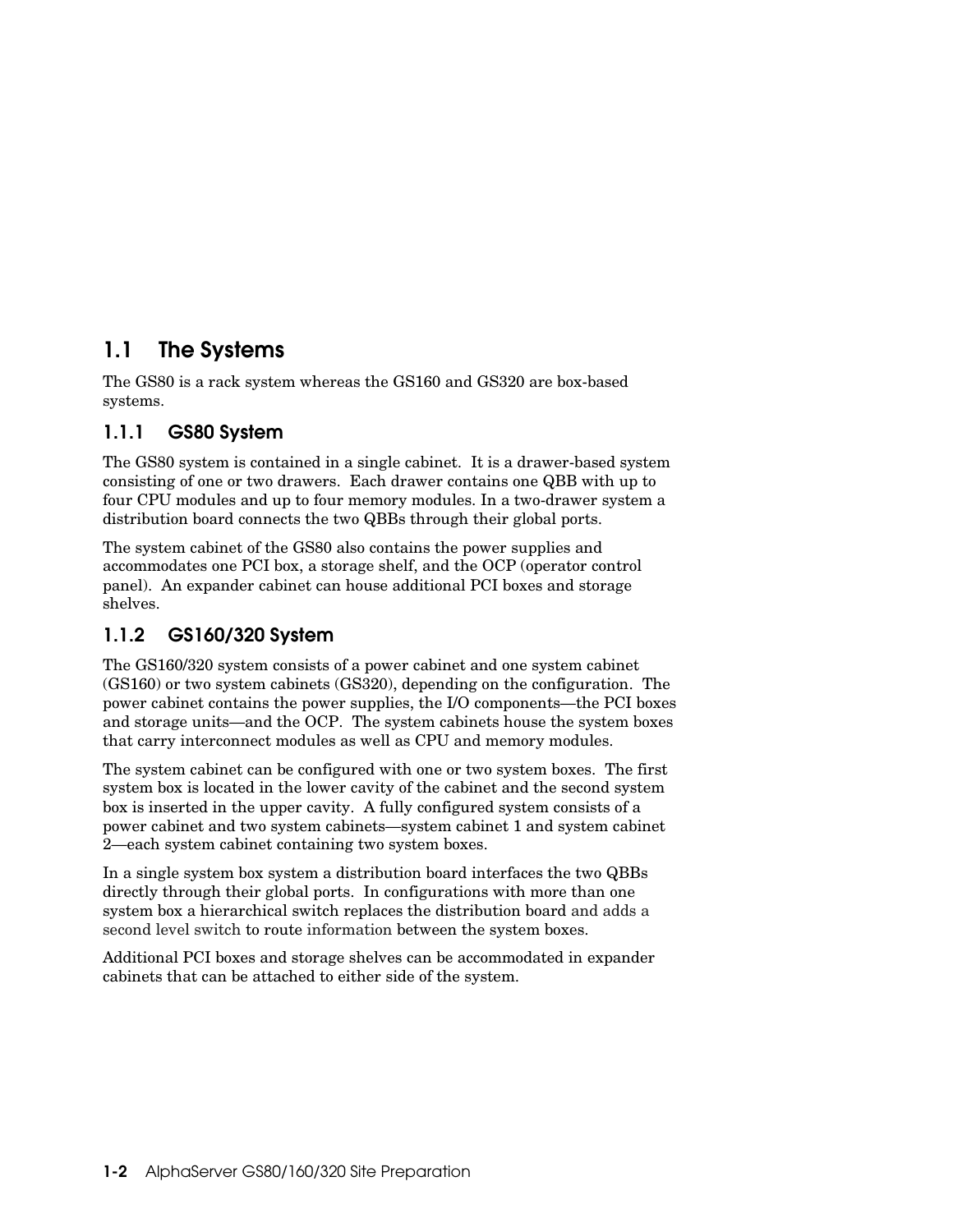# **1.2 System Diagrams**

# **1.2.1 Block Diagrams**

Figure 1–1 shows a block diagram of a two-drawer GS80 system. A distribution board makes the interconnect between the two drawers (QBBs) through their global ports.



**Figure 1–1 Two-Drawer GS80 Block Diagram**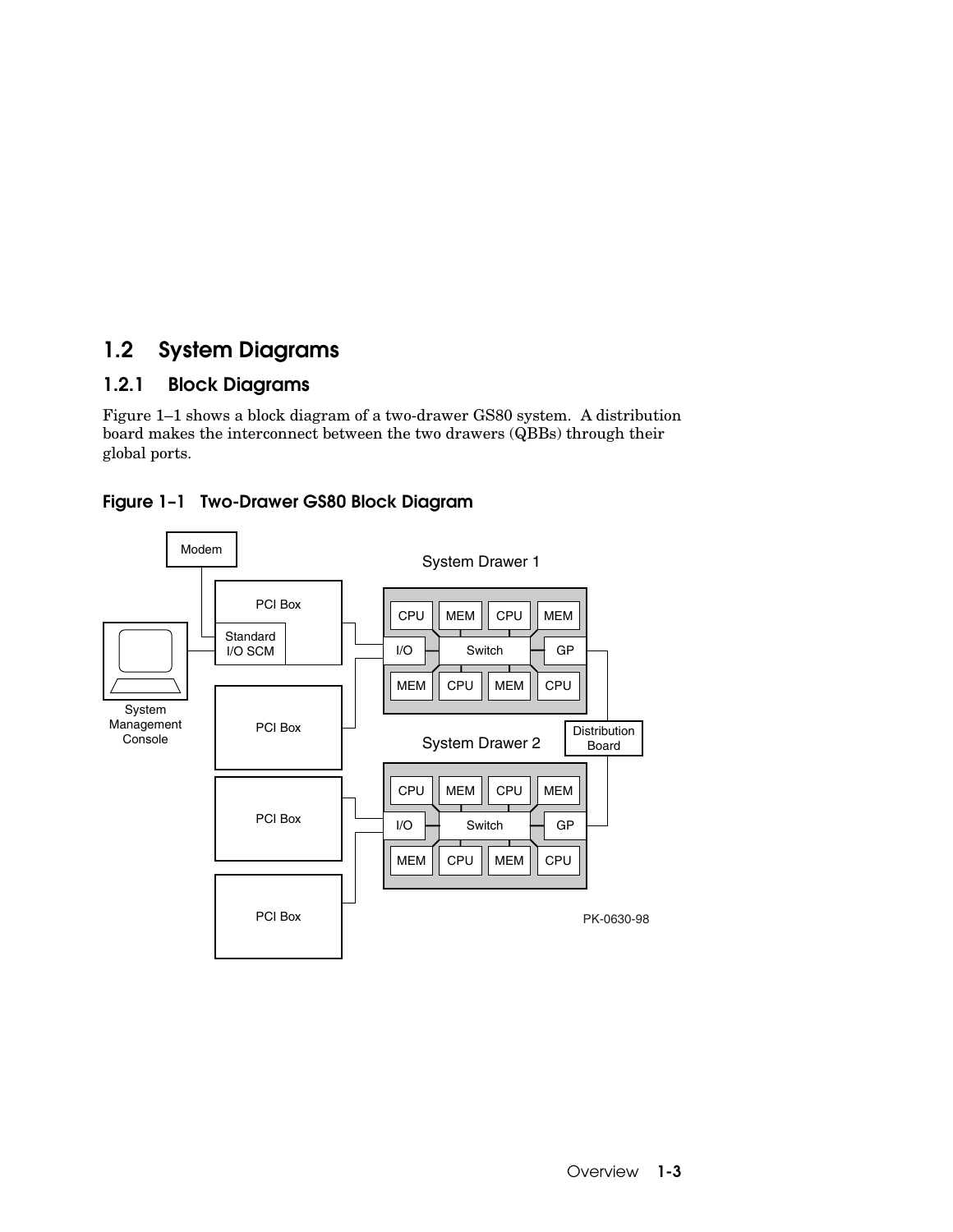Figure 1–2 shows the block diagram of a GS160 system with a single system box installed. A distribution board makes the interconnect between the QBBs through their global ports.



**Figure 1–2 GS160 Block Diagram**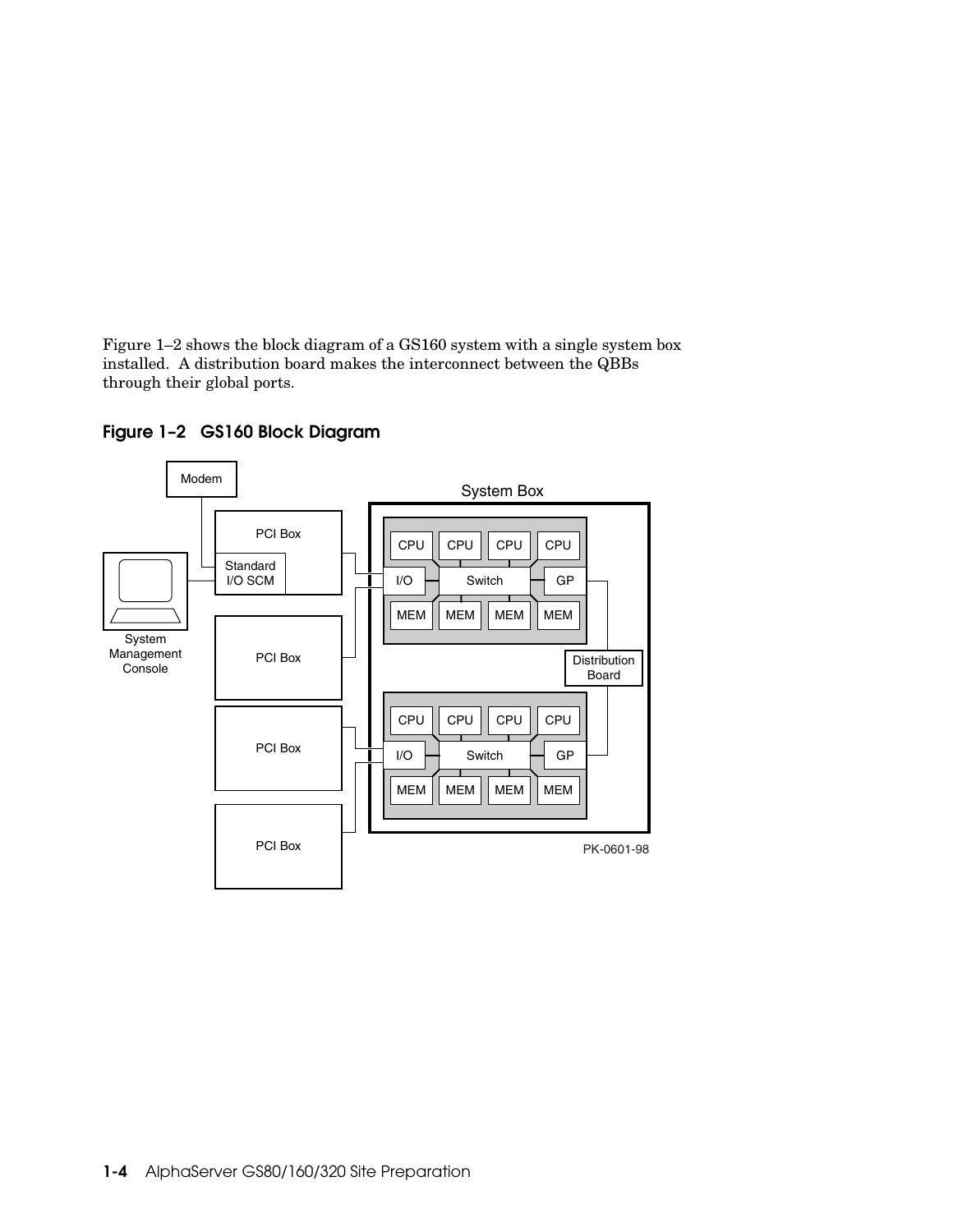Figure 1–3 shows a block diagram of a GS160 with two system boxes. A hierarchical switch makes the interconnect between the QBBs in the two system boxes through their global ports.



**Figure 1–3 GS160 Block Diagram**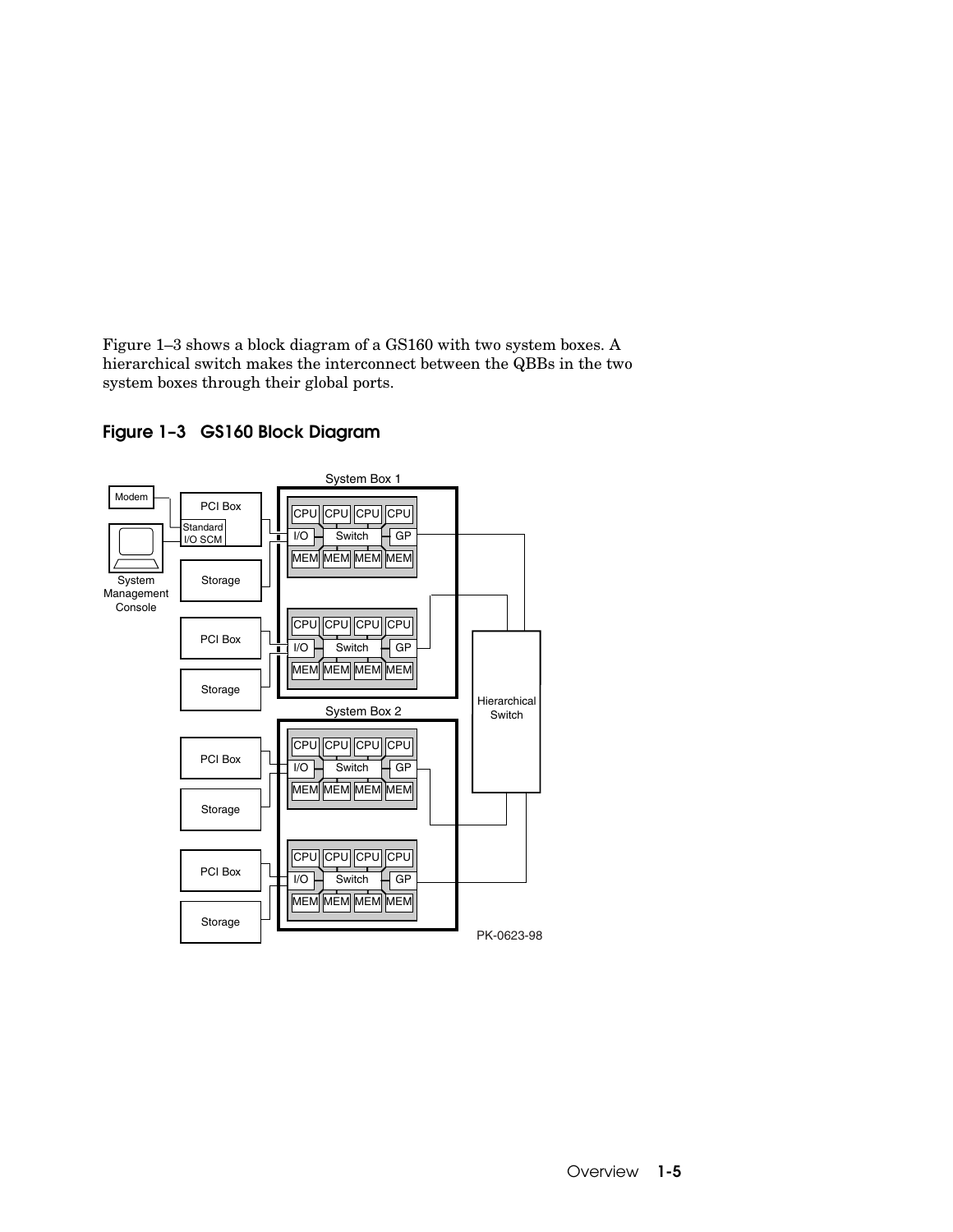Figure 1–4 shows a block diagram of a GS320 with four system boxes. A hierarchical switch makes the interconnect between the QBBs in the four system boxes through their global ports.



**Figure 1–4 GS320 Block Diagram**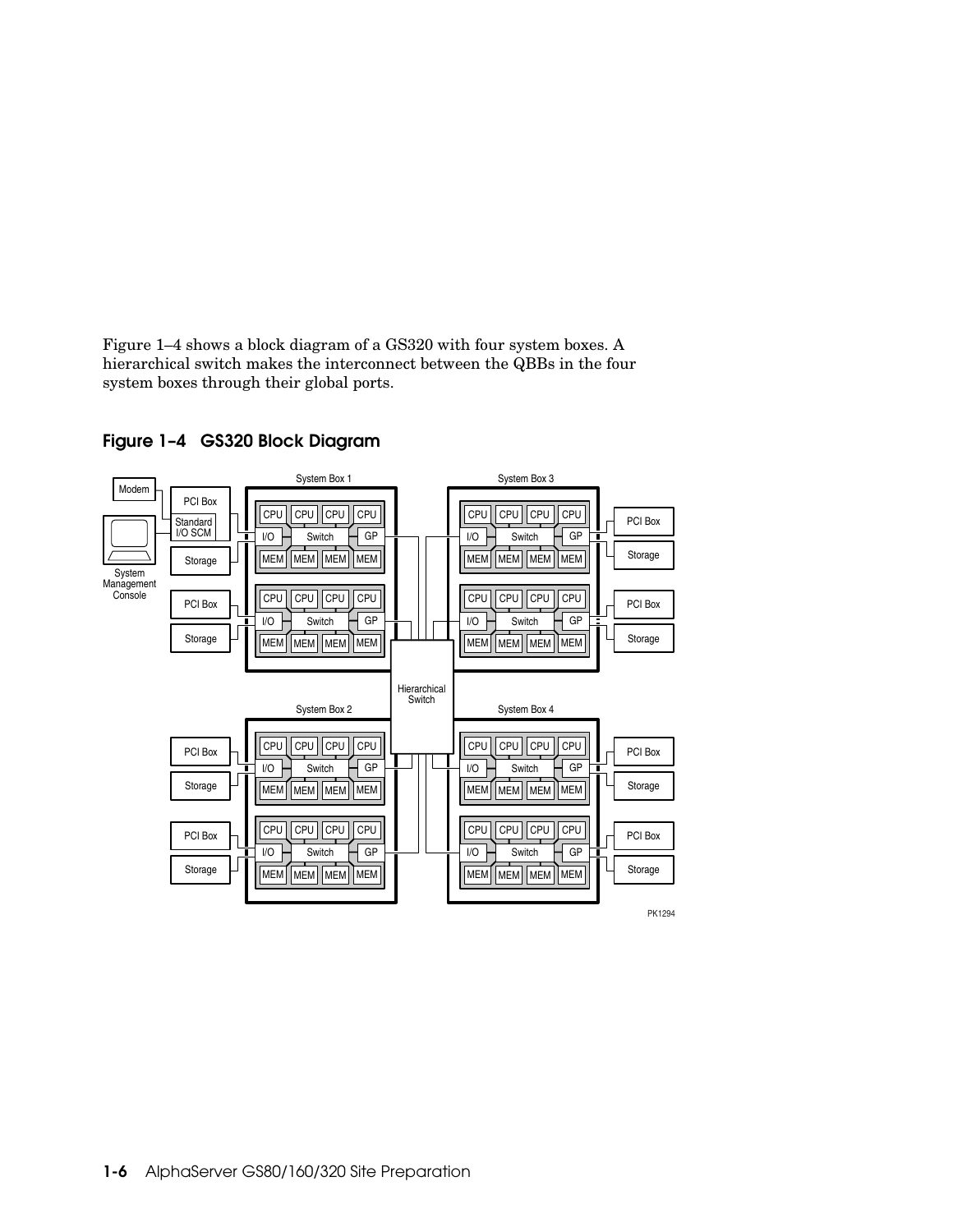# **1.2.2 Physical Diagrams**

Figure 1–5 shows a physical diagram of the GS80 system.

# **Figure 1–5 GS80 Physical Diagram**

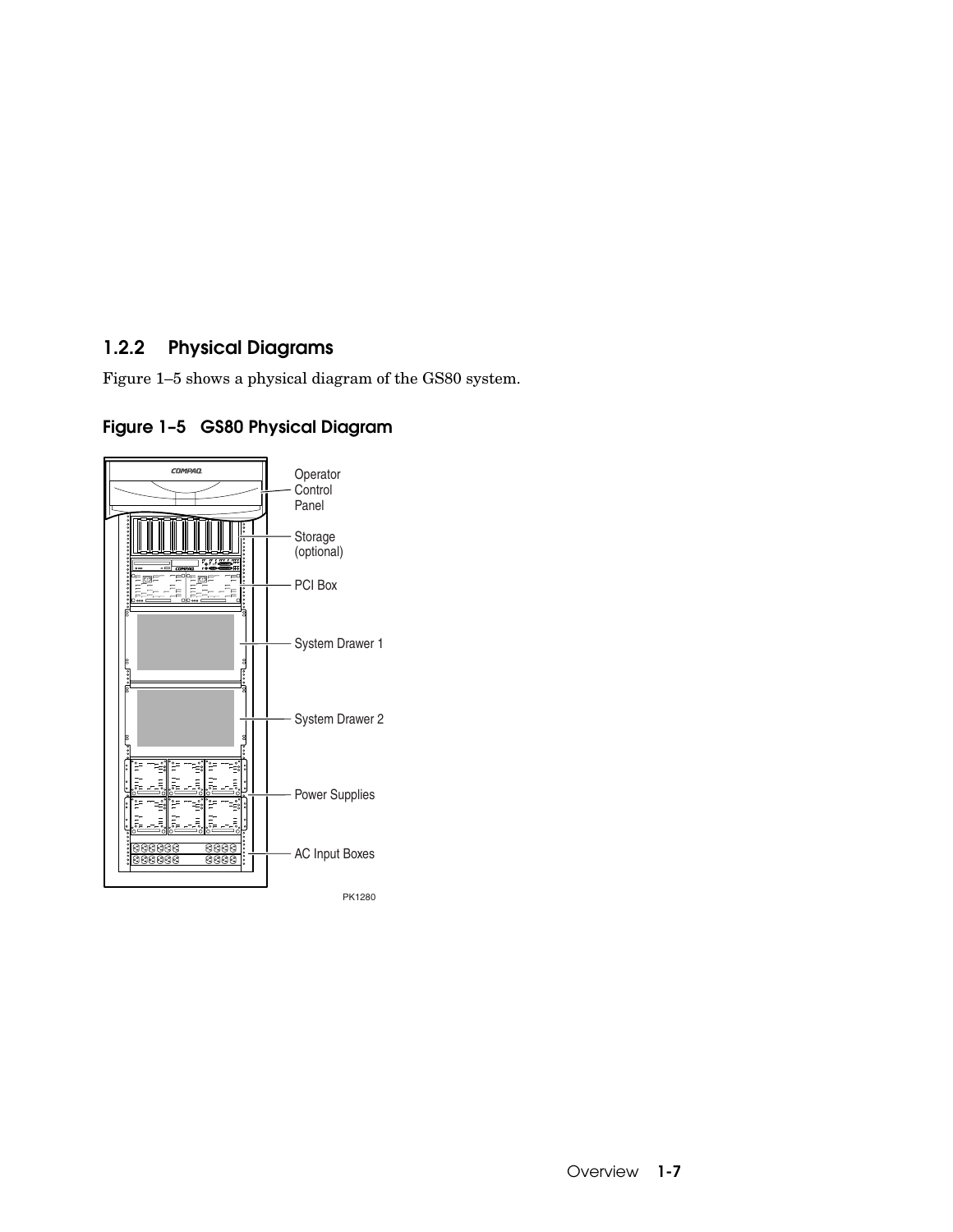Figure 1–6 shows a fully configured GS160 system.



### **Figure 1–6 GS160 Physical Diagram**

**1-8** AlphaServer GS80/160/320 Site Preparation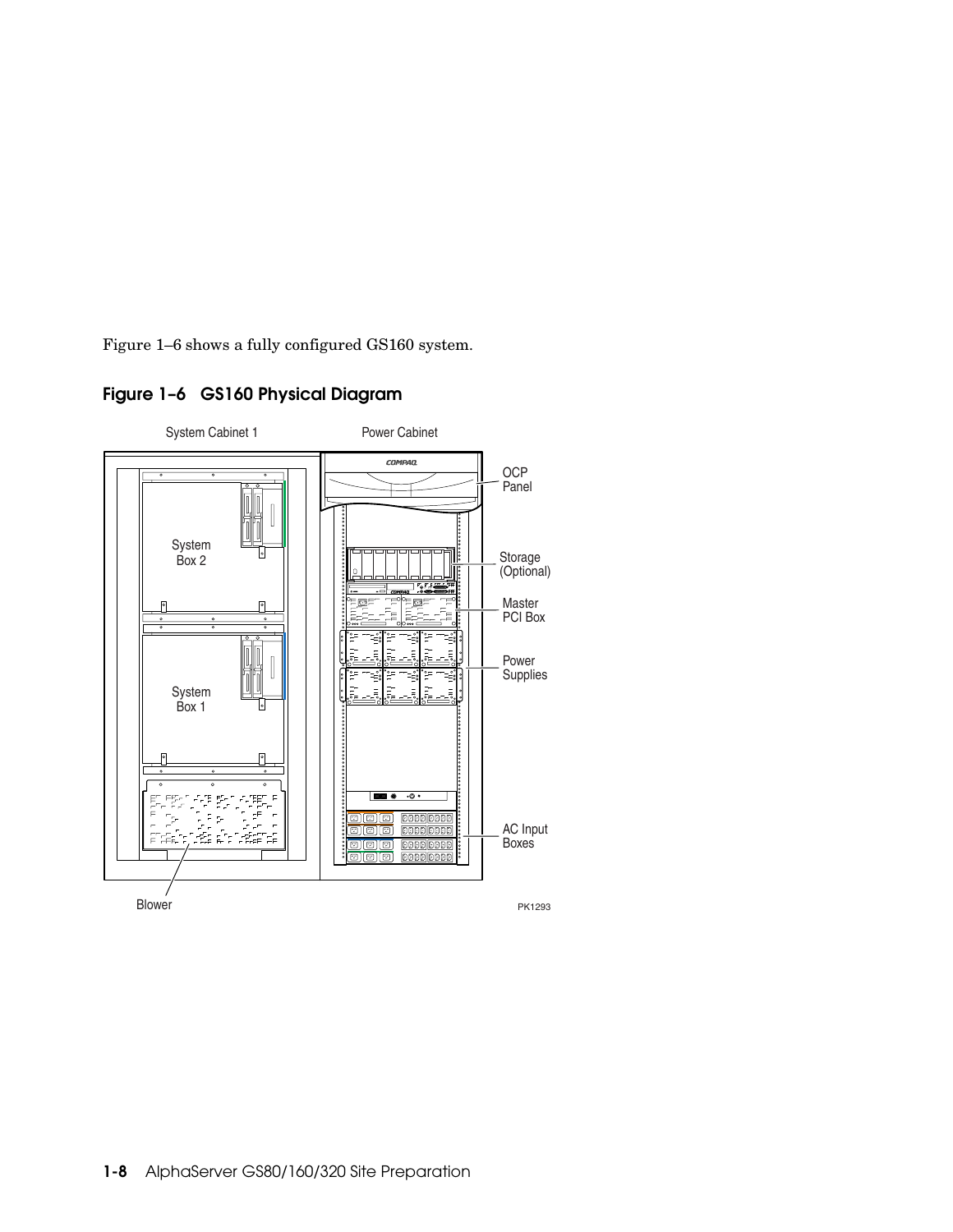Figure 1–7 shows a fully configured GS320 system.



### **Figure 1–7 GS320 Physical Diagram**

PK1292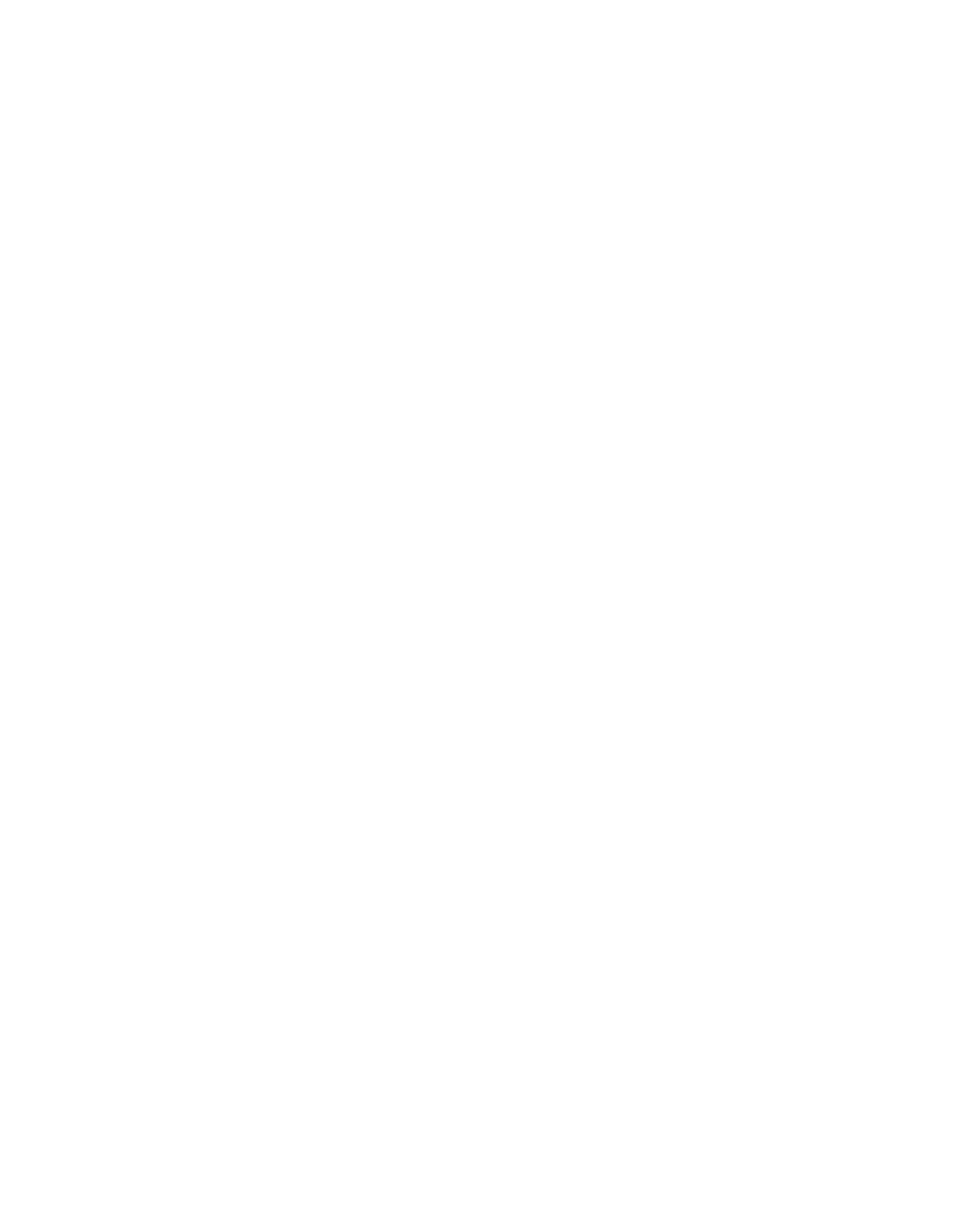# **Chapter 2 System Specifications**

The basic unit of the GS80 system consists of a single cabinet that contains one or two drawers (QBBs), power supplies, a PCI box, and a storage shelf. Additional I/O and storage facilities are accommodated in an expander cabinet attached to the system unit.

In the GS160/320 line, the basic system is the GS160. It consists of a power cabinet and system cabinet 1. The power cabinet contains the power supplies, the I/O components—the PCI boxes and storage shelves—and the OCP (operator control panel). System cabinets house one or two system boxes. Each system box has two QBBs that are paired back-to-back and rotated  $180^\circ$  with reference to each other.

The basic system can be upgraded to contain two system boxes. An upgrade to three or four system boxes requires the addition of system cabinet 2 (GS320).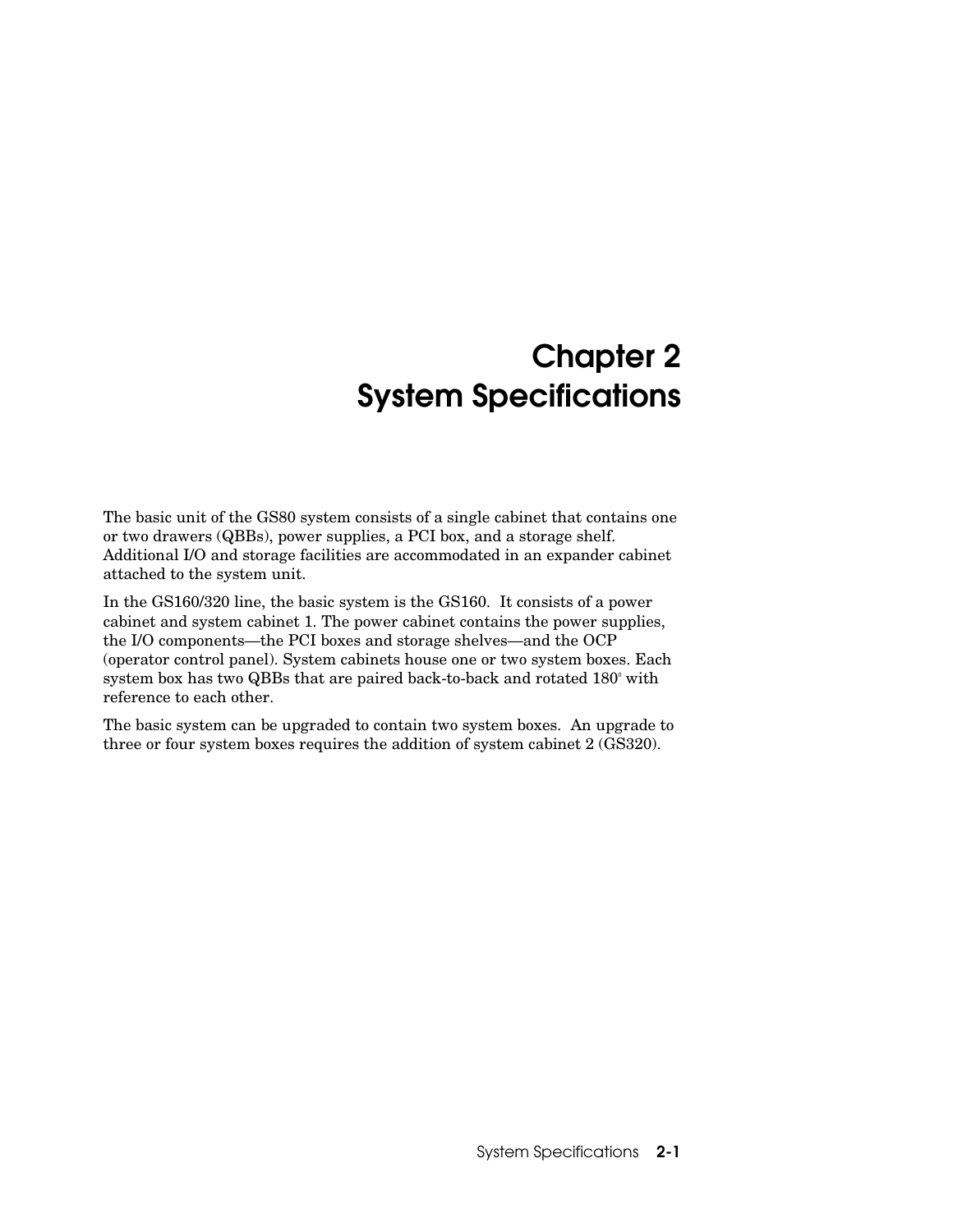# **2.1 GS80**

## **2.1.1 System Dimensions**

Figure 2–1 shows the dimensions in a bird's-eye view of a system that includes an expander cabinet alongside the basic system unit.



**Figure 2–1 Bird's-Eye View of a GS80 System**

Table 2–1 gives the dimensions of a GS80 system.

|  |  |  | Table 2-1 GS80 Dimensions |
|--|--|--|---------------------------|
|--|--|--|---------------------------|

| <b>Cabinet (System or Expander)</b> | <b>Dimensions</b>               |
|-------------------------------------|---------------------------------|
| Width                               | $600$ mm $(23.6$ in.)           |
| Depth                               | $1,000$ mm $(39.4 \text{ in.})$ |
| Height                              | $1,700$ mm $(66.9$ in.)         |